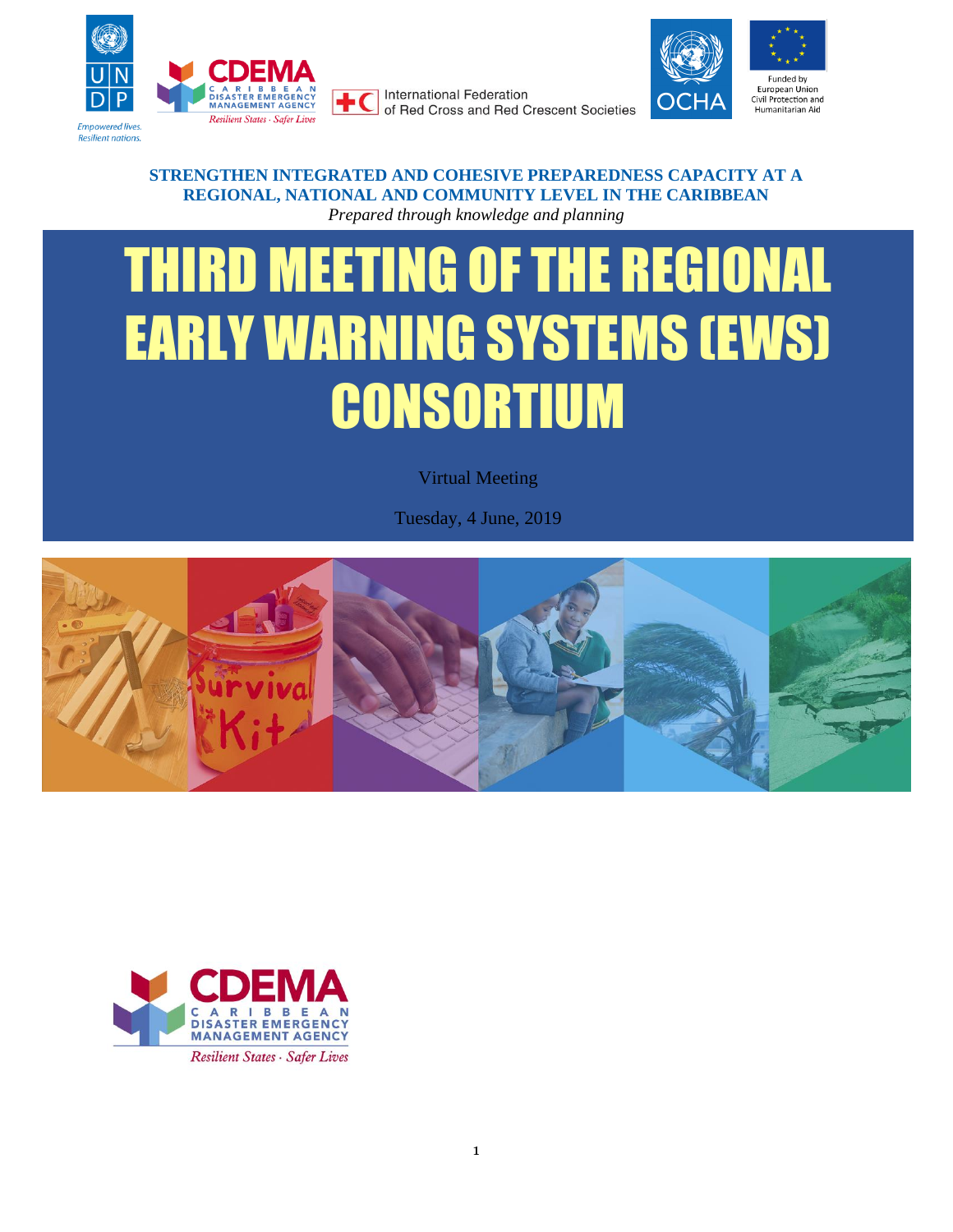

Resilience Way Lower Estate St. Michael **Barbados** Tel: (246) 434-4880 Fax: (246) 271-3660 Email: cdema@cdema.org www.cdema.org

#### **Participating States:**

Anguilla, Antigua and Barbuda, The Commonwealth of The Bahamas, Barbados, Belize, British Virgin Islands, The Commonwealth of Dominica, Grenada, Republic of Guyana, Haiti, Jamaica, Montserrat, St. Kitts and Nevis, Saint Lucia, St. Vincent and the Grenadines, Suriname, Republic of Trinidad and Tobago, Turks and Caicos Islands.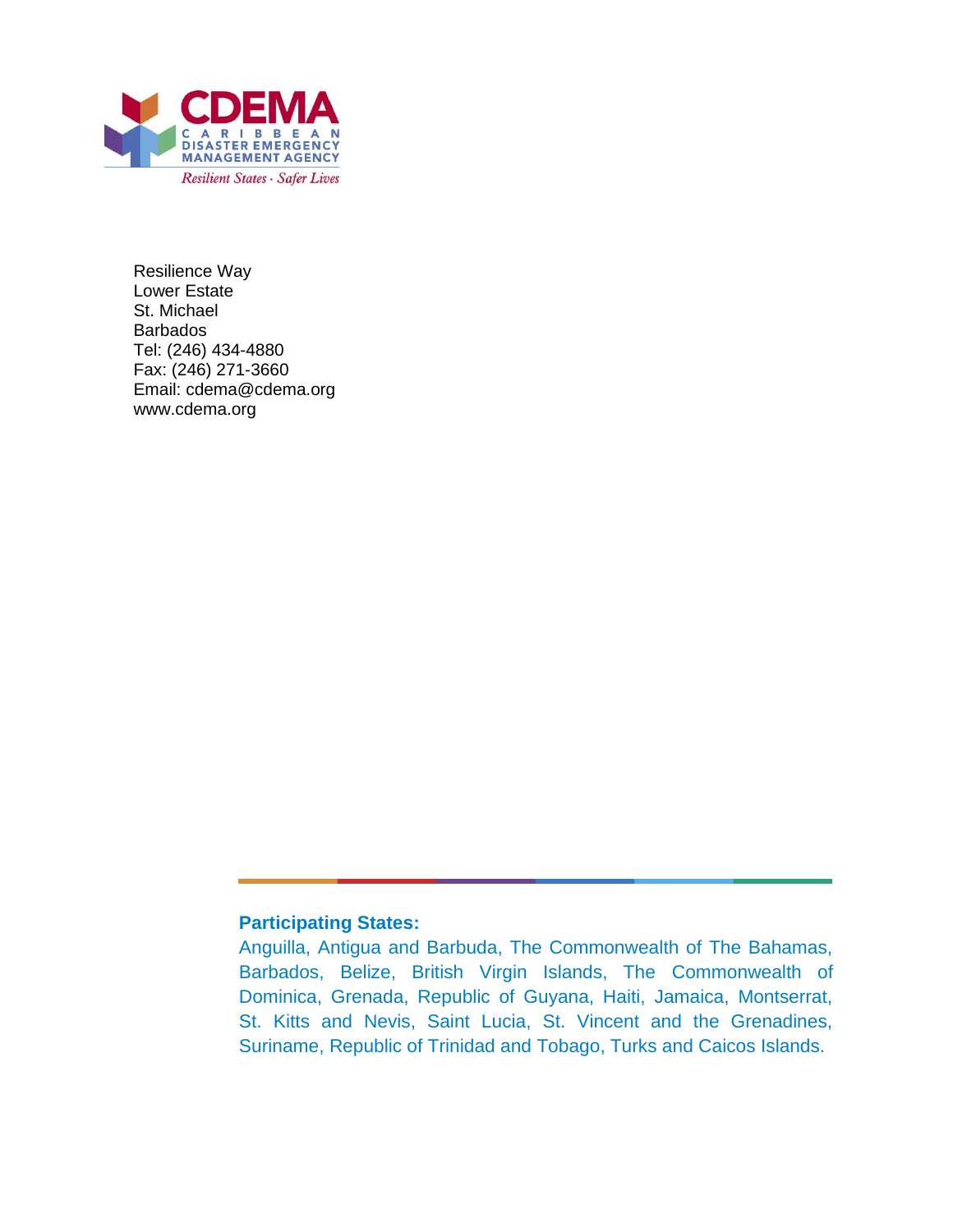# **THIRD MEETING OF THE REGIONAL EARLY WARNING SYSTEMS (EWS) CONSORTIUM**

**Tuesday, 4 June, 2019 Virtual Meeting CDEMA Headquarters, Lower Estate, St. Michael, Barbados**

Prepared by: Dr. Alexcia Cooke Author: Author: The CDEMA Coordinating Unit Date: Thursday, 4 June, 2019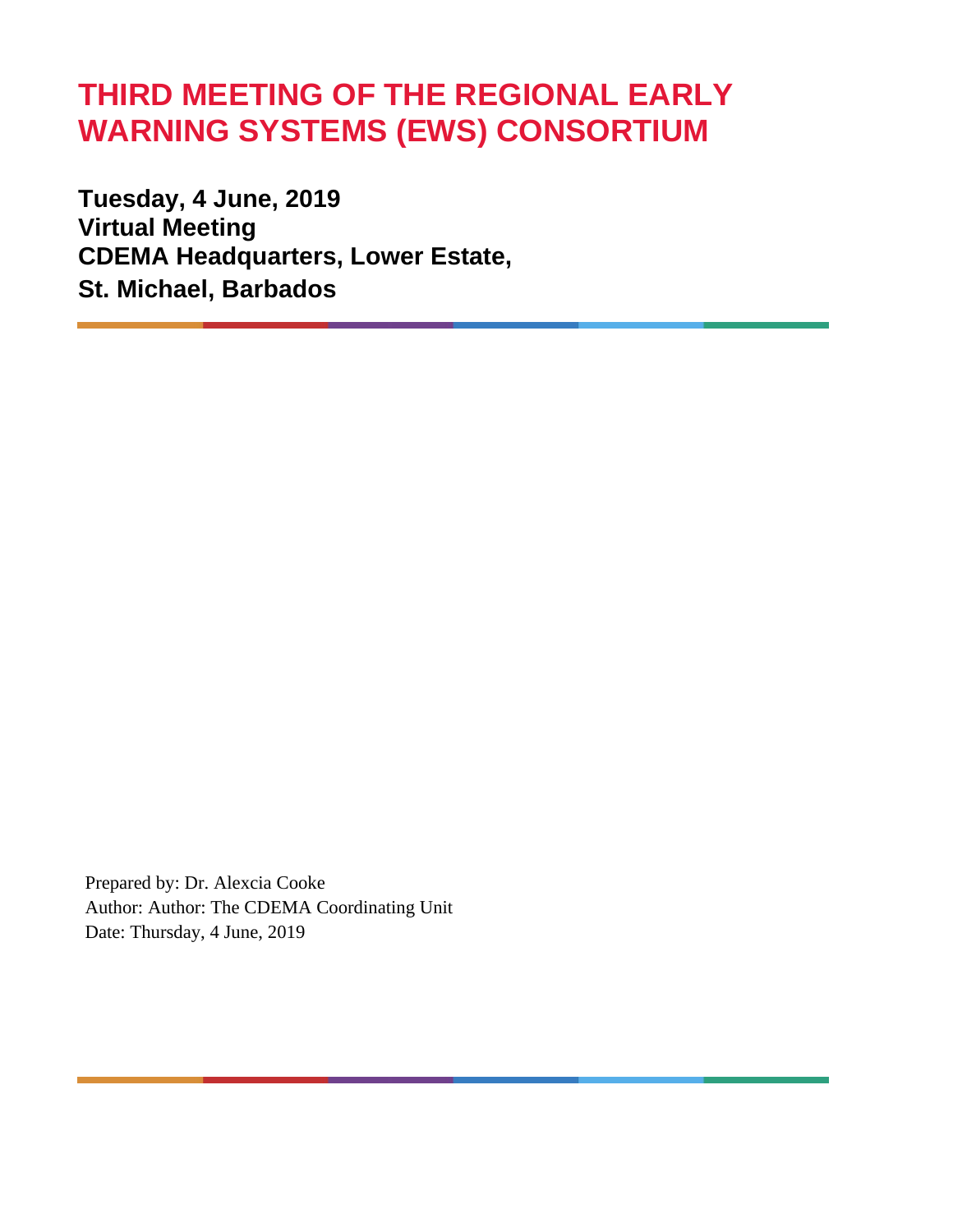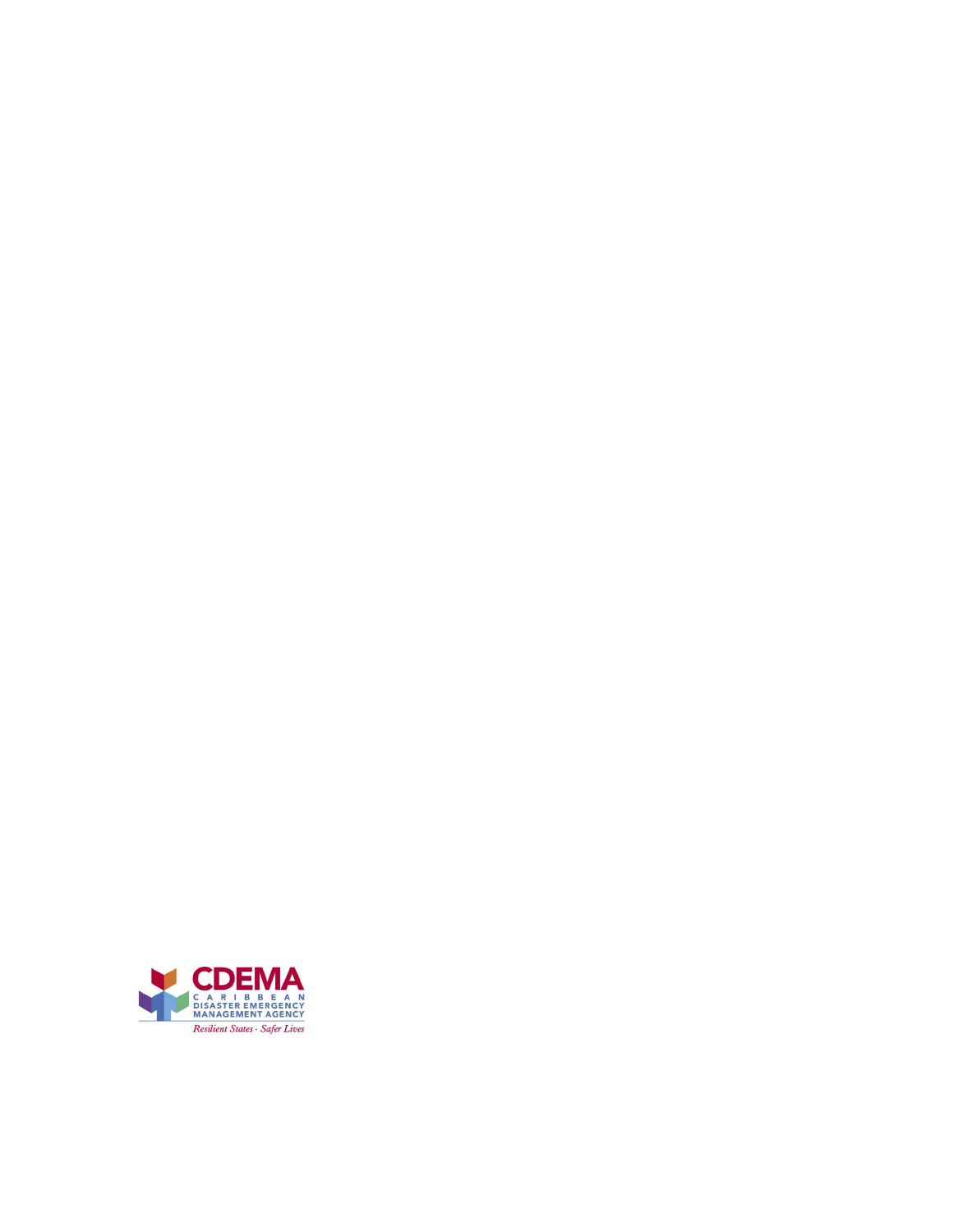#### **Table of Contents**

| 1.0 |                                                                                           |  |
|-----|-------------------------------------------------------------------------------------------|--|
| 2.0 |                                                                                           |  |
| 3.0 | Review of the Report of the 2 <sup>nd</sup> Meeting of the REWSC and Follow-up Actions  4 |  |
| 4.0 |                                                                                           |  |
| 5.0 |                                                                                           |  |
| 6.0 |                                                                                           |  |

#### **Annexes**

| Annex A: Agenda                   |  |
|-----------------------------------|--|
| <b>Annex B:CREWS Presentation</b> |  |

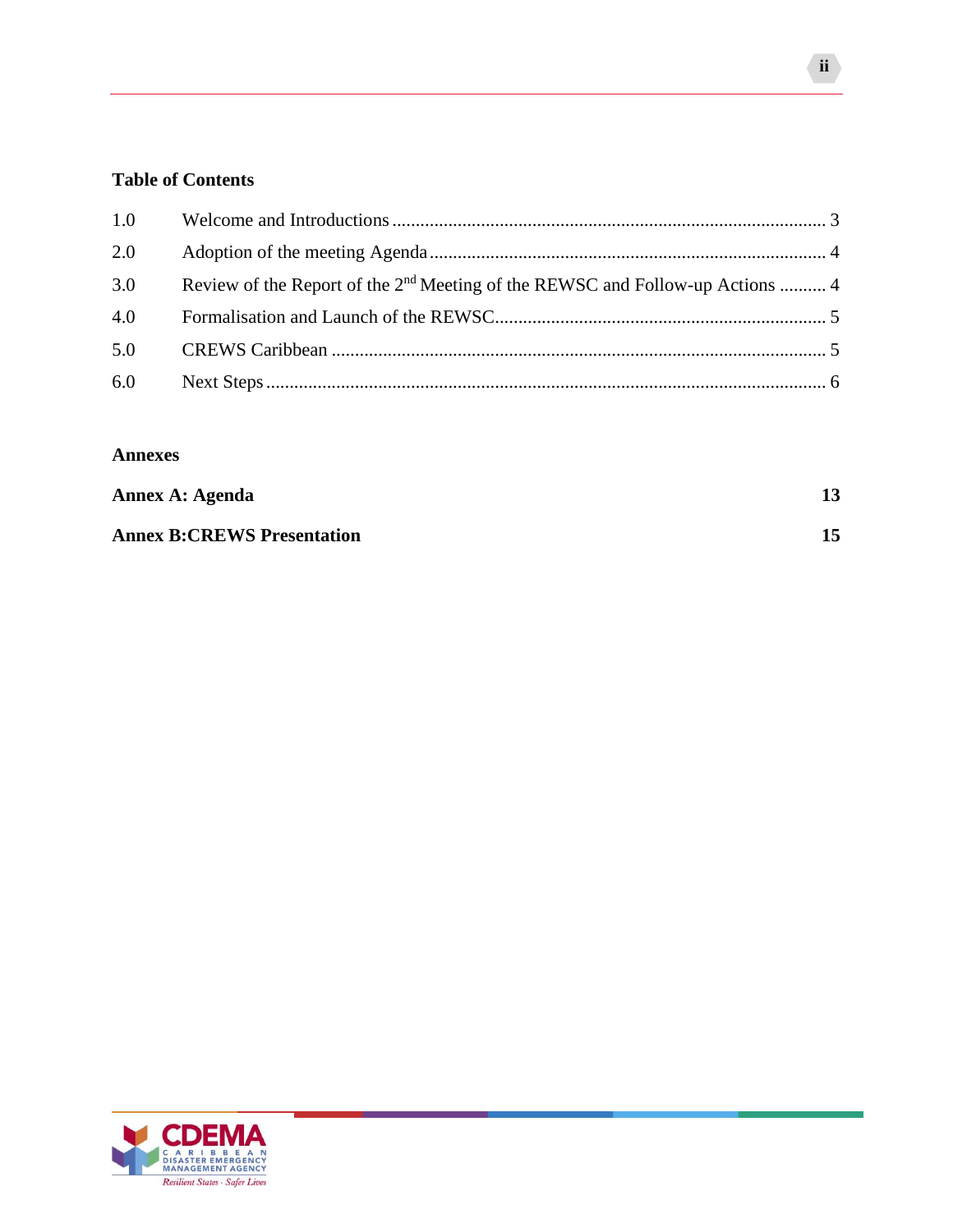

#### <span id="page-5-0"></span>**1.0 Welcome and Introductions**

The Third Meeting of the Regional Early Warning Systems Consortium (REWSC) was convened virtually via WebEx and hosted by the CDEMA Headquarters on 4 June, 2019.

Ms. Elizabeth Riley, Executive Director of CDEMA, welcomed all participants to the meeting, making special mention of those agencies in attendance for the first time – the Caribbean Agricultural Research Development Institute, represented by Mr. Ansari Hosein and The Climate Risk and Early Warning Systems (CREWS) Initiative, represented by Dr. Melanie Kappes. The meeting was attended by the following 10 participants.

Present: (alphabetical order) Alison Brome, CTIC Ansari Hosein, CARDI Beverline Brown-Smith - DRRC UWI Danielle Evanson, UNDP Dr. Alexcia Cooke, CDEMA Dr. Arlene Laing, CMO Dr. David Farrell, Principal, CIMH Dr. Graham Ryan, SRC UWI Elizabeth Riley, CDEMA Melanie Kappes, CREWS Nicole Williams, IFRC

Apologies for absence: Dr. Barbara Carby, Disaster Risk Reduction Centre, UWI Dr. Paulette Bynoe, University of Guyana Dr. Rosmond Adams, CARPHA Evan Thompson, Jamaica Met. Services

Ms. Riley highlighted the below objectives of the meeting:

- 1.1 To review progress made on the establishment of the REWSC
- 1.2 To identify critical next steps for the further articulation of the work plan of the REWSC including the definition of roles for each agency
- 1.3 To advance arrangements for the formal establishment of the REWSC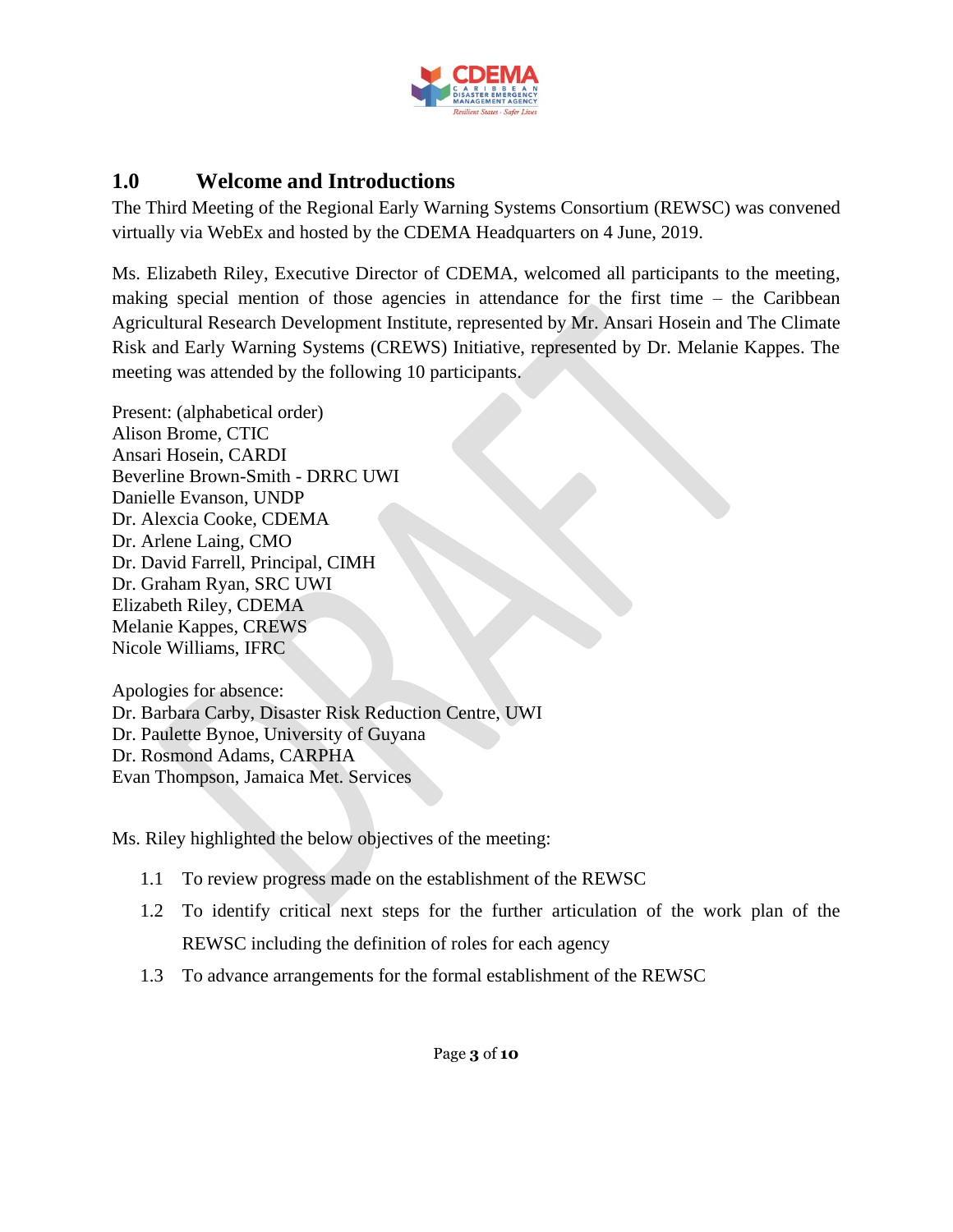

# <span id="page-6-0"></span>**2.0 Adoption of the meeting Agenda**

The Agenda (attached at Annex A) was adopted as presented.

# <span id="page-6-1"></span>**3.0 Review of the Report of the 2nd Meeting of the REWSC and Followup Actions**

Dr. Alexcia Cooke, the Regional Technical Coordinator (RTC), CDEMA provided an overview of the amendments made to the revised Terms of Reference (TOR) and the Concept Note for the REWSC based on feedback from the partners. During the meeting, queries and further comments on the membership, roles and function of the REWSC, the reporting channels for the work of the REWSC and the nature of decision-making were received with an indication by CDEMA on the treatment of these comments towards the adoption of the documents as final versions. The amendments to the TOR and Concept Document are provided at Annexes B and C with changes highlighted.

Ms. Riley indicated that reporting from the Consortium is envisaged to be through the CDM monitoring and reporting process through the Coordination and Harmonisation Council (CHC). There will also be reporting through the Caribbean Assessment Report, to which institutions contribute at the prompting of the CDEMA Coordinating Unit on a biennial basis against the indicators of the CDM strategy. The report is presented at the CDM Conference.

The meeting:

- i. **Adopted** the Report of the 2nd Meeting of the REWSC.
- ii. **Discussed** the revisions made to the Terms of Reference and the Concept Note for the Consortium as highlighted in the documents entitled 'Amendments to the REWSC Terms of Reference (REWSC 19-06-04/ DOC 2.4)' and 'Amendments to the REWSC Concept Document (REWSC 19-06-04 DOC 2.2)'.
- iii. **Noted** the request from CIMH to be able to provide further comments on the documents by 30 June, 2019.
- iv. **Agreed** on the need to give consideration within the final consortium agreements to be signed off on how decision-making within the Consortium will be treated.
- v. **Agreed** to share the revised TOR and Concept Document with the group for no-objection to their adoption;
- **vi. Agreed** to redistribute the TOR for the development of the national Model MHEWS Policy;
- vii. **Noted** the commitment of the CDEMA Coordinating Unit to leverage its relationships and partnerships to encourage support of the Consortium. Likewise, all members are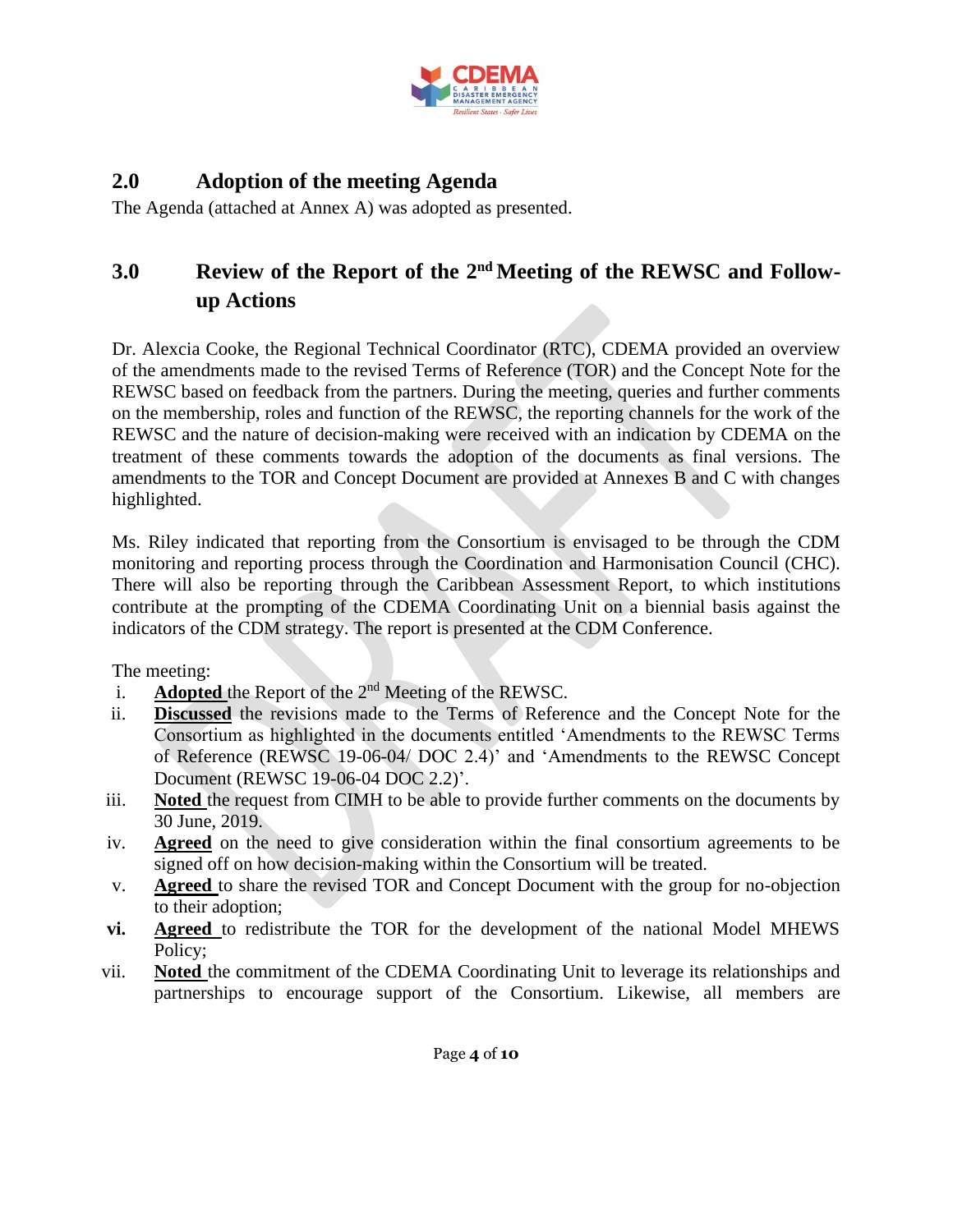

encouraged to utilise their offices to leverage financing that can support the work of the consortium which will be of benefit to institutions.

### <span id="page-7-0"></span>**4.0 Formalisation and Launch of the REWSC**

Noting the request by members during the 2<sup>nd</sup> Meeting to formally establish the Consortium, Ms. Riley apprised members of the provision of a space within the session on EWS on Thursday 5 December, 2019 during the upcoming CDM Conference to be held in Sint Maarten.

Members were invited to provide input on the structure and key considerations to inform the development of the institutional agreements. A consideration posited was the need for organisations to consider how their mission and objectives map to the four EWS pillars and for organisations to embrace their contribution to ensuring the success of each pillar.

The meeting:

- i. **Noted** that the fourth meeting of the REWSC is planned for late August to early September, to define roles and responsibilities of the institutions that would inform the development of institutional agreements.
- ii. **Noted** that in the intervening months, CDEMA would like to prepare a draft agreement for consideration by institutions and to identify a process to follow in the development of the draft agreements.
- iii. **Confirmed** that the sign-off of the Consortium is scheduled for 5 December, 2019 in Sint Maarten.
- iv. **Agreed** that institutions would coordinate within their organisations for the appropriate representation to be at the CDM Conference to participate in the signing ceremony.

## <span id="page-7-1"></span>**5.0 CREWS Caribbean**

Disaster Risk Management Specialist, Dr. Melanie Kappes presented the 'Strengthening Hydro-Meteorological and Early Warning Services in the Caribbean' (CREWS-Caribbean) (Annex D) to Consortium members with the purpose of providing an overview of the Project, key timelines and to solicit feedback from the Consortium for alignment of the goals of the Project and the Consortium. Specific mention was made of the uptake of existing assessments related to the national MHEWS gaps reports and their potential for influencing the regional strategy to be developed under the initiative. The Caribbean Strategy is the first regional strategy that is being supported.

Page **5** of **10**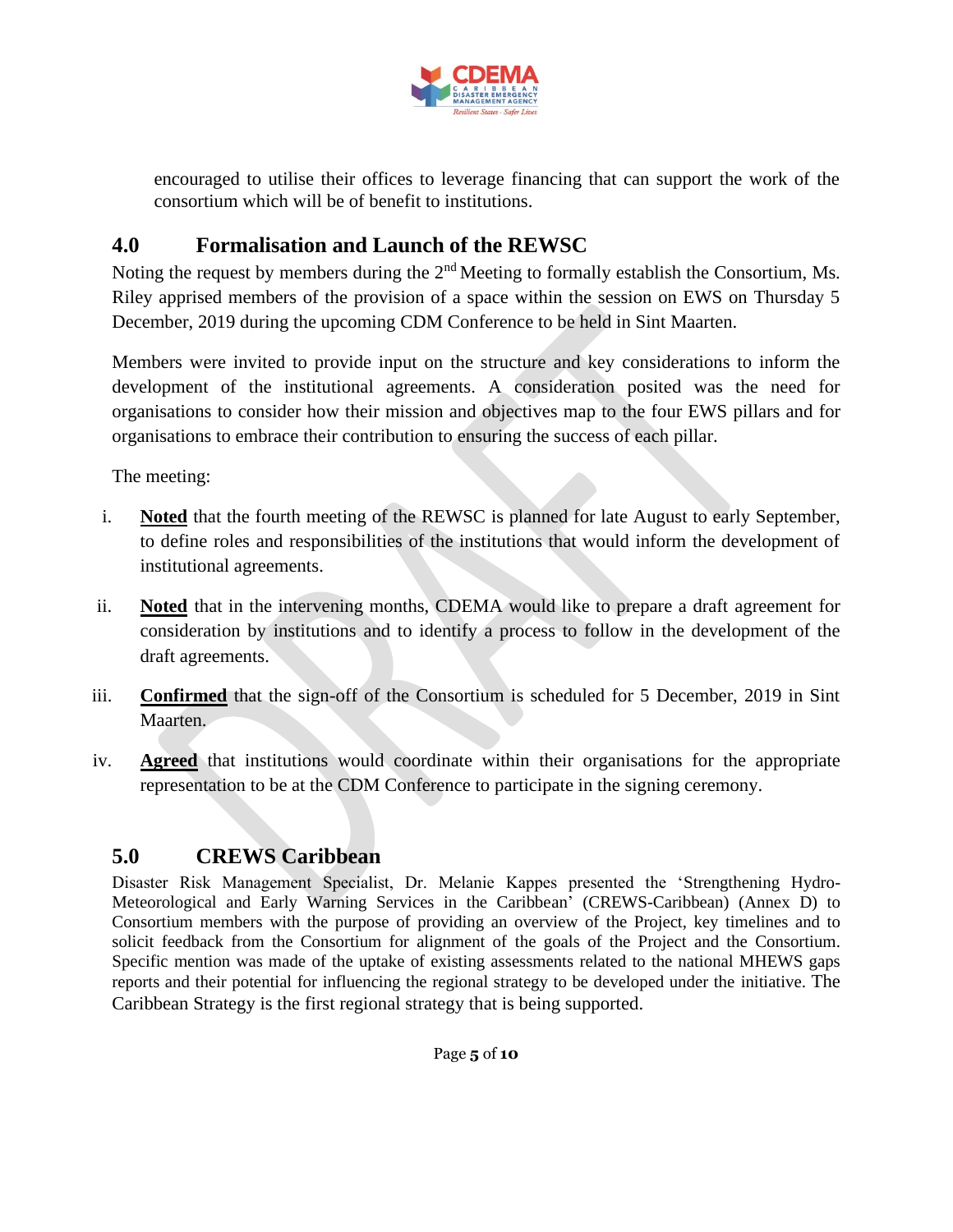

In this region, a hydro-meteorological services strategy for decision-making for example was developed for Saint Lucia as well as in Nicaragua and Honduras. Implementation of the national strategies is being advanced in the latter two without the support of World Bank.

The background on the checklist was shared with the meeting noting that it is derived from a globally accepted checklist done by UNISDR/WMO and modified to reflect Caribbean nuances and the integration of gender which is an important element. Further, the elements required for undertaking a diagnostic are contained within the Checklist that can inform the work of the Consortium as it relates to commonalities that emerge across the states and require attention from the technical agencies, particularly where gaps exist across multiple states.

It was proposed that the MHEWS Checklist be utilized to support the survey process for the individual states as it has already been refined and applied in four CDEMA PS. In addition, given the scope of result 3 of the CREWS initiative that focuses on specific implementation of gaps in EWS for individual states, there is a need for a comprehensive lens on what is occurring in EWS to move the states forward. Regarding the scheduling of the workshops for September and October, it was proposed that these be held back to back with the next two Consortium meetings and a regional workshop to review the national model MHEWS policy and adaptation guide over a two to three-day period to maximize on costs and for synergy.

The meeting:

- i. **Expressed** thanks to Dr. Kappes for the presentation.
- ii. **Noted** that there is value in the outcome of the diagnostic process that would be instructive for the Consortium as the details of the plan of action are elaborated and should be integrated into the strategy document to advance the work of the Consortium.
- iii. **Discussed** benefits of a discussion around the functions of existing arrangements including the EWISACTS consortium; and p**roposed** that conversations need to be advanced noting that consortia, such as the EWISACTS already has a roadmap that has been shared with a number of partners towards sign-off in November, 2019.
- iv. **Requested** that the TOR for the development of the MHEWS Policy be re-distributed with the Consortium members.

#### <span id="page-8-0"></span>**6.0 Next Steps**

The meeting:

- i. CDEMA **expressed thanks** to all participants for their contribution to the meeting;
- ii. **Noted** the commitments to be met based on the agreements of the meeting;